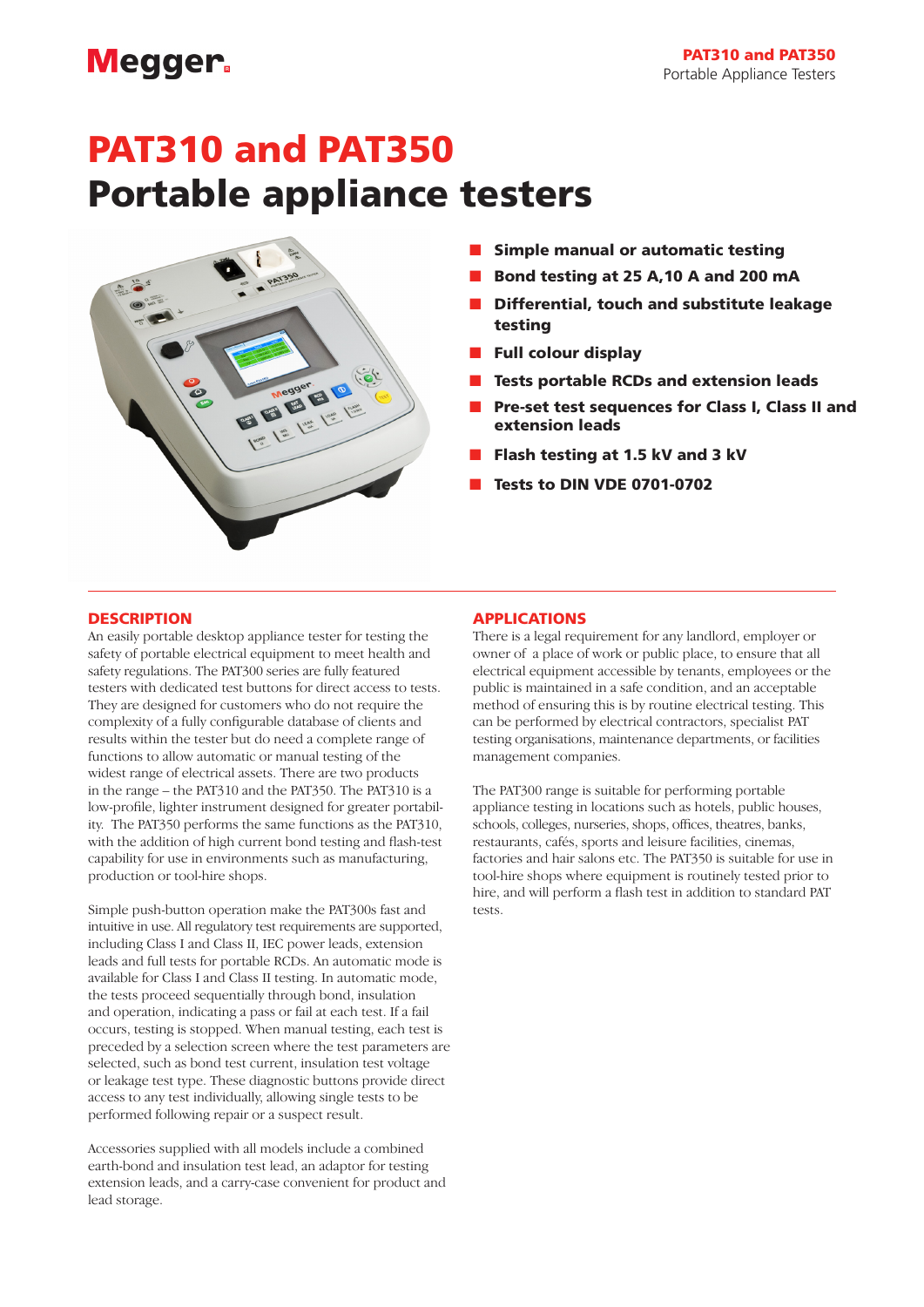## **Megger**

### SPECIFICATIONS

Electrical supply range 230 V a.c.  $230$  V a.c.  $\pm 10\%$ 

Supply measurement Voltage:  $\pm 2\% \pm 1$  V Frequency:  $\pm 1\% \pm 0.1$  Hz

#### Bond test (PAT350)

Open circuit voltage: 9 V a.c. ± 10% ±0.1 V (Supply: 230 V 50 Hz) 10 A Bond test current: 10 A rms  $±20\% ± 0.5$ A into 0.1 Ω 25 A Bond test current:  $25 \text{ A rms} \pm 5\% \pm 0.5 \text{ A}$  into 0.1  $\Omega$ Earth bond resistance accuracy:  $\pm$ 5%  $\pm$ 3 digits (0 to 0.49  $\Omega$ )  $\pm$ 5%  $\pm$ 5 digits 0.5 to .99  $\Omega$ ) Earth bond resistance resolution: 10 mΩ (0 to 1.99 Ω) Display range: 0 to 1.99  $\Omega$ Bond test nulling: Up to  $1.00 \Omega$ 

Adjustable test duration:

User selectable from 1 sec to 20 sec

#### Continuity test

Note:

The continuity test is a DC test performed automatically in both positive and negative directions. The average of the two results is shown.

Continuity test voltage:

4.0 V d.c. -0% +10% (open circuit)

Continuity test current: 200 mA -0% +10% ±5 mA (into 2 Ω load)

Continuity resistance accuracy:

 $\pm 5\% \pm 3$  digits (0 to 0.49  $\Omega$ ) ±5% ±5 digits 0.5 to .99 Ω)

Continuity resistance resolution:

10 mΩ (1 to 19.99 Ω)

Display range: 0 to 19.99 Ω Continuity test nulling: up to 9.99  $\Omega$ 

Test duration: User selectable from 1 sec to 20 sec

#### Insulation test

Insulation test voltage:

|                                         | $250$ V d.c. $-0\%/+25\%$ open circuit             |
|-----------------------------------------|----------------------------------------------------|
|                                         | 500 V d.c. $-0\%/+25\%$ open circuit               |
|                                         | $(500 \text{ V d.c.} \arccos 0.5 \text{ M}\Omega)$ |
| Insulation resistance accuracy (230 V): |                                                    |
|                                         | $\pm 2\% \pm 5$ digits (0 to 19.99 M $\Omega$ )    |
|                                         | $\pm 5\% \pm 10$ digits (20 to 99.99 M $\Omega$ )  |
| Insulation resistance resolution:       |                                                    |
|                                         | $0.01 \text{ M}\Omega$ (0.10 to 99.99 M $\Omega$ ) |
| Display range:                          | 0 to 99.99 $\text{M}\Omega$                        |
| Test duration:                          | User selectable from 1 sec to 1 minute             |

#### Substitute leakage test

Test voltage:  $40 \text{ V a.c.} \pm 10\%$ Test frequency: Nominal mains 50/60 Hz Leakage current accuracy:  $\pm 5\% \pm 5$  digits Leakage current resolution: 0.01 mA Display range: 0 to 19.99 mA Test duration: User selectable from 1 sec to 1 minute Reading corrected to 230 V + 10%

#### Differential leakage current

| Test voltage:   | Nominal mains 230 V a.c. |
|-----------------|--------------------------|
| Test frequency: | Nominal mains 50/60 Hz   |

Portable Appliance Testers

Differential leakage current accuracy:  $±5% ±5$  digits Differential leakage current resolution: 0.01 mA Display range: 0 to 19.99 mA

Reading corrected to 230 V + 10%

#### Touch current test

Test voltage: Nominal mains 230 V a.c. Test frequency: Nominal mains 50/60 Hz Touch current accuracy: ±5% ±5 digits Touch current resolution: 0.01 mA Display range: 0 to 10 mA Test duration: User selectable from 1 sec to 5 sec

Reading corrected to 230 V + 10%

#### Operational test

Test voltage: Nominal mains 230 V a.c. Accuracy:  $\pm 5\% \pm 10$  digits (0 to 99 VA) ±5% ±50 digits (100 VA - 999 VA) ±5% ±100 digits (1000 VA - 3700 VA) Resolution:  $1 VA (0 to 3700 VA)$ Display range: 0 to 3.99 KVA Reading corrected to 230 V Results show load VA

#### Extension lead test

Test includes insulation and bond tests. Polarity test voltage: 12 V Polarity: Lead OK Live neutral S/C Live neutral reversed Live/neutral O/C

#### Flash test (PAT350)

| Flash test voltage: | 1500 V a.c nominal for Class I                             |
|---------------------|------------------------------------------------------------|
|                     | 3000 V a.c nominal for Class II                            |
| Flash test current: | $<$ 3.5 mA short circuit @ 253 V primary supply<br>voltage |
|                     |                                                            |

Flash test breakdown current accuracy: ±5% ±5 digits Flash test breakdown current resolution: 0.01 mA Display range: 0 to 3.0 mA Test duration: User controlled

### Portable RCD test

RCD test voltage: Nominal mains 230 V RCD test frequency: 50 Hz Test current accuracy: -8% to -2% ( $\frac{1}{2}$  x I) ⁄ +2% to  $+8\%$  (1 xI, 5 xI) Trip time accuracy:  $\pm 1\% \pm 5$  digits Trip time resolution: 0.1 ms Display range: ∕∕  $\frac{1}{2} \times I$  0 to 300 ms (1 x I) 0 to 40 ms (5 x I)

#### Fuse test

Test voltage: 3.3 V

Warning: Audible beep if fuse is OK